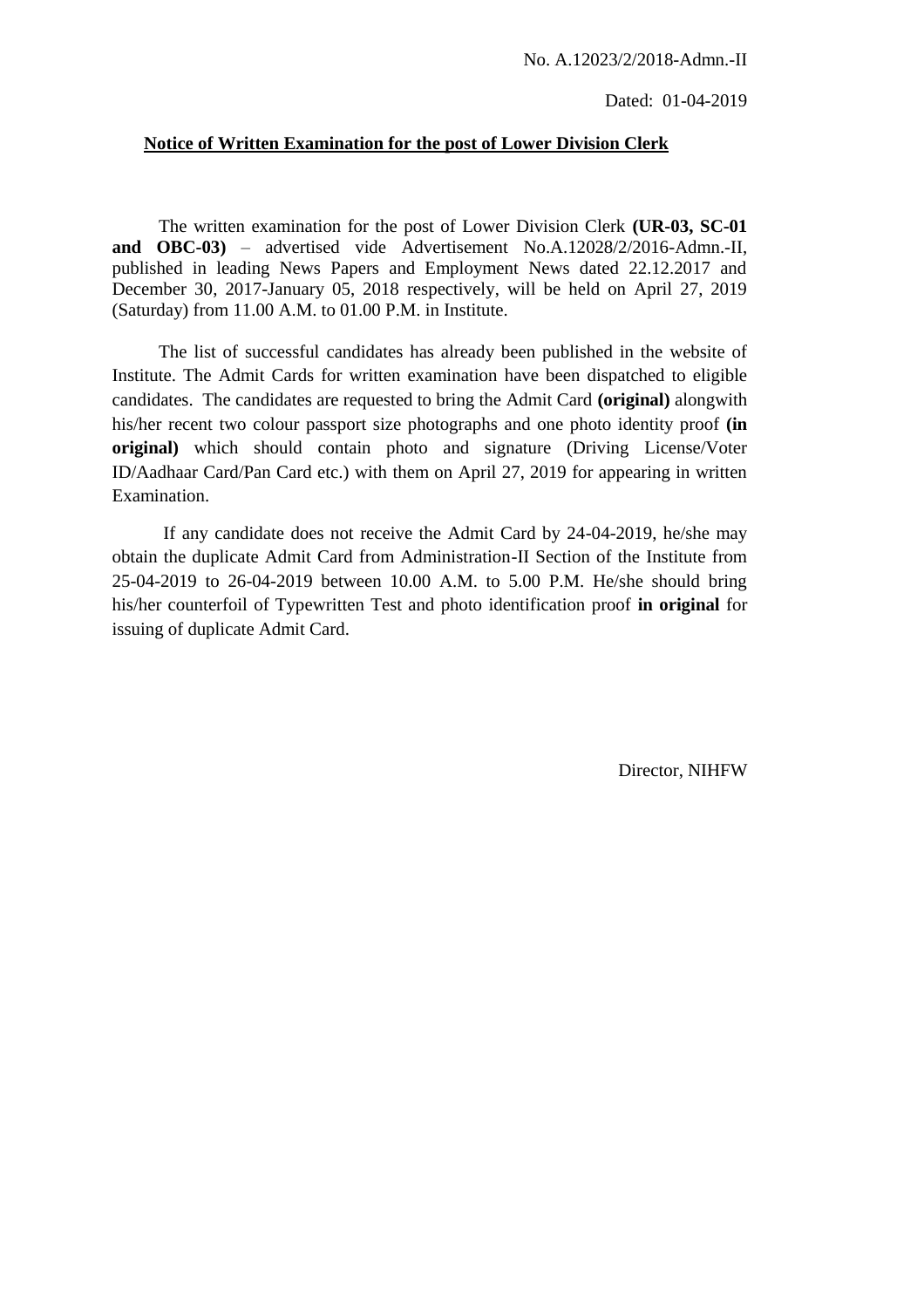The National Institute of Health and Family Welfare Baba Gangnath Marg, Munirka New Delhi – 110 067 Phone No. +91-11-26165959/26166441 Fax No. 91-11-26101623 Nearest Metro Station : Munirka/R.K. Puram Sector-3(Magenta Line) Bus Route No.:- 615, 620,680, 604, 764, 511A **Advertisement/File No.A.12028/2/2016-Admn.-II** 



राष्ट्रीय स्वास्थ्य एवं परिवार कल्याण संस्थान बाबा गंगनाथ मार्ग, मुनीरका नई ददल्ली– 110 067 फोन नं. +91-11-26165959/26166441 फैक्स नं. 91-11-26101623 दनकटतम मेरो स्टेशनः मनुीरका/आर.के.पुरम सेक्टर-3 (मैजेन्टा लाइन) बस रूट नं. – 615, 620, 680, 604, 764, 511ए **विज्ञापन/फाइल सखं ्ााः ए.12028/2/2016-प्रशा.-II**

#### दिनांक/Dated:

अवर श्रेणी लिपिक (एल.डी.सी.) पद के लिए लिखित परीक्षा हेतु प्रवेश-पत्र / ADMIT CARD FOR WRITTEN EXAMINATION FOR THE POST OF **LOWER DIVISION CLERK (LDC) - (संस्थान के िास ररकाडड हेतुरिने हेत/ुTO BE KEPT IN THE INSTITUTE FOR RECORD)**

|                                                     |                            | नवीनतम रंगीन पासपोर्ट साइज          |
|-----------------------------------------------------|----------------------------|-------------------------------------|
| रोल नं./Roll No.:                                   |                            | फोटो लगाएं व हस्ताक्षर करें         |
| परीक्षार्थी का नाम/Candidate's Name:                |                            |                                     |
| पिता/पति का नाम/Father/Husband's Name:              |                            | <b>Paste Recent Colour Passport</b> |
| पता/Address:                                        |                            | Size Photo & Sign                   |
| मोबाइल नम्बर/Mobile No.:                            |                            |                                     |
| जन्म तिथि/Date of Birth:                            |                            |                                     |
| कोटि/Category:                                      | परीक्षार्थी के बाएं हाथ के |                                     |
|                                                     | अंगठे का निशान             |                                     |
| Signature of candidate (In presence of Invigilator) | <b>Left Hand Thumb</b>     | निरीक्षक के हस्ताक्षर व नाम         |
|                                                     | Impression of candidate    | Name & Signature of Invigilator     |
|                                                     |                            |                                     |
|                                                     |                            |                                     |

| परीक्षा स्थल का विवरण/VENUE DETAILS                                                                                                                                                                                                                                                  |                                                                                                                                                                                                                                          |  |
|--------------------------------------------------------------------------------------------------------------------------------------------------------------------------------------------------------------------------------------------------------------------------------------|------------------------------------------------------------------------------------------------------------------------------------------------------------------------------------------------------------------------------------------|--|
| परीक्षा स्थल का पताः   राष्ट्रीय स्वास्थ्य एवं परिवार कल्याण संस्थान,                                                                                                                                                                                                                | परीक्षा की तिथि/Exam Date: 27.04.2019 (शनिवार/Saturday)                                                                                                                                                                                  |  |
| बाबा गंगनाथ मार्ग, मुनीरका,  नई दिल्ली-110067<br>Venue Address: The National Institute of Health and Family<br>Welfare, Baba Gangnath Marg, Munirka, New Delhi-110067<br>सीमा चिन्हः  केन्द्रीय सूचना आयुक्त कार्यालय/जे. एन. यृ. के पास<br>Land Mark: Near the Office of CIC/J.N.U. | परीक्षा का समय/Exam Time: प्रातः 11.00 बजे से अपराहन 01.00 बजे/11.00 A.M. to 01.00 P.M.<br>रिपोर्टिंग समय/स्थान Reporting Time/Place: प्रातः 09.00 बजेA.M./शिक्षण  खण्ड/Teaching  Block<br>प्रवेश बंद/Entry closes: प्रातः 10.30 बजेA.M. |  |

## **प्रवेश-ित्र का प्रततित्रक/Counter Foil of Admit Card (आवेदक की प्रतत/Candidate's Copy)**

--------------------------------------------------------------------------------------------------------------------------------------------------------------------------------------------

अवर श्रेणी लिपिक (एल.डी.सी.) पद के लिए लिखित परीक्षा हेतु प्रवेश-पत्र / ADMIT CARD FOR WRITTEN EXAMINATION FOR THE POST OF **LOWER DIVISION CLERK (LDC)** 

| रोल नं./Roll No.:                                       | नवीनतम रंगीन पासपोर्ट साइज<br>फोटो लगाएं व हस्ताक्षर करें  |
|---------------------------------------------------------|------------------------------------------------------------|
| परीक्षार्थी का नाम/Candidate's Name:                    |                                                            |
| पिता/पति का नाम/Father/Husband's Name:                  | <b>Paste Recent Colour Passport</b>                        |
| पता/Address:                                            | Size Photo & Sign                                          |
| मोबाइल नम्बर/Mobile No.:-                               |                                                            |
| जन्म तिथि/Date of Birth:                                |                                                            |
| कोटि/Category:                                          | परीक्षार्थी के बाएं हाथ के                                 |
| परीक्षार्थी के हस्ताक्षर (निरीक्षक की उपस्थिति में)---- | अंगठे का निशान                                             |
| Signature of candidate (In presence of Invigilator)     | निरीक्षक के हस्ताक्षर व नाम<br><b>Left Hand Thumb</b>      |
|                                                         | Name & Signature of Invigilator<br>Impression of candidate |
|                                                         |                                                            |

| परीक्षा स्थल का विवरण/VENUE DETAILS                                                                                                                                                                                                                                                                                                                         |                                                                                                                                                                                                                                                                                                   |  |
|-------------------------------------------------------------------------------------------------------------------------------------------------------------------------------------------------------------------------------------------------------------------------------------------------------------------------------------------------------------|---------------------------------------------------------------------------------------------------------------------------------------------------------------------------------------------------------------------------------------------------------------------------------------------------|--|
| परीक्षा स्थल का पताः   राष्टीय स्वास्थ्य एवं परिवार कल्याण संस्थान.<br>बाबा गंगनाथ मार्ग, मुनीरका,  नई दिल्ली-110067<br>Venue Address: The National Institute of Health and Family<br>Welfare, Baba Gangnath Marg, Munirka, New Delhi-110067<br>सीमा चिन्हः  केन्द्रीय सूचना आयुक्त कार्यालय/जे. एन. यू. के पास<br>Land Mark: Near the Office of CIC/J.N.U. | परीक्षा की तिथि/Exam Date: 27.04.2019 (शनिवार/Saturday)<br>परीक्षा का समय/Exam Time: प्रातः 11.00 बजे से अपराहन 01.00 बजे/11.00 A.M. to 01.00 P.M.<br>रिपोर्टिंग समय/स्थान/Reporting Time/Place: प्रातः 09.00 बजेA.M./शिक्षण खण्ड/Teaching Block<br>प्रवेश बंद/Entry closes: प्रातः 10.30 बजेA.M. |  |

**ऊजाड बिाएं, वऺृ ऱगाएं: ियाडवरण टहतैषी बनें: Save Energy, Plant Trees: Be Environment-friendly**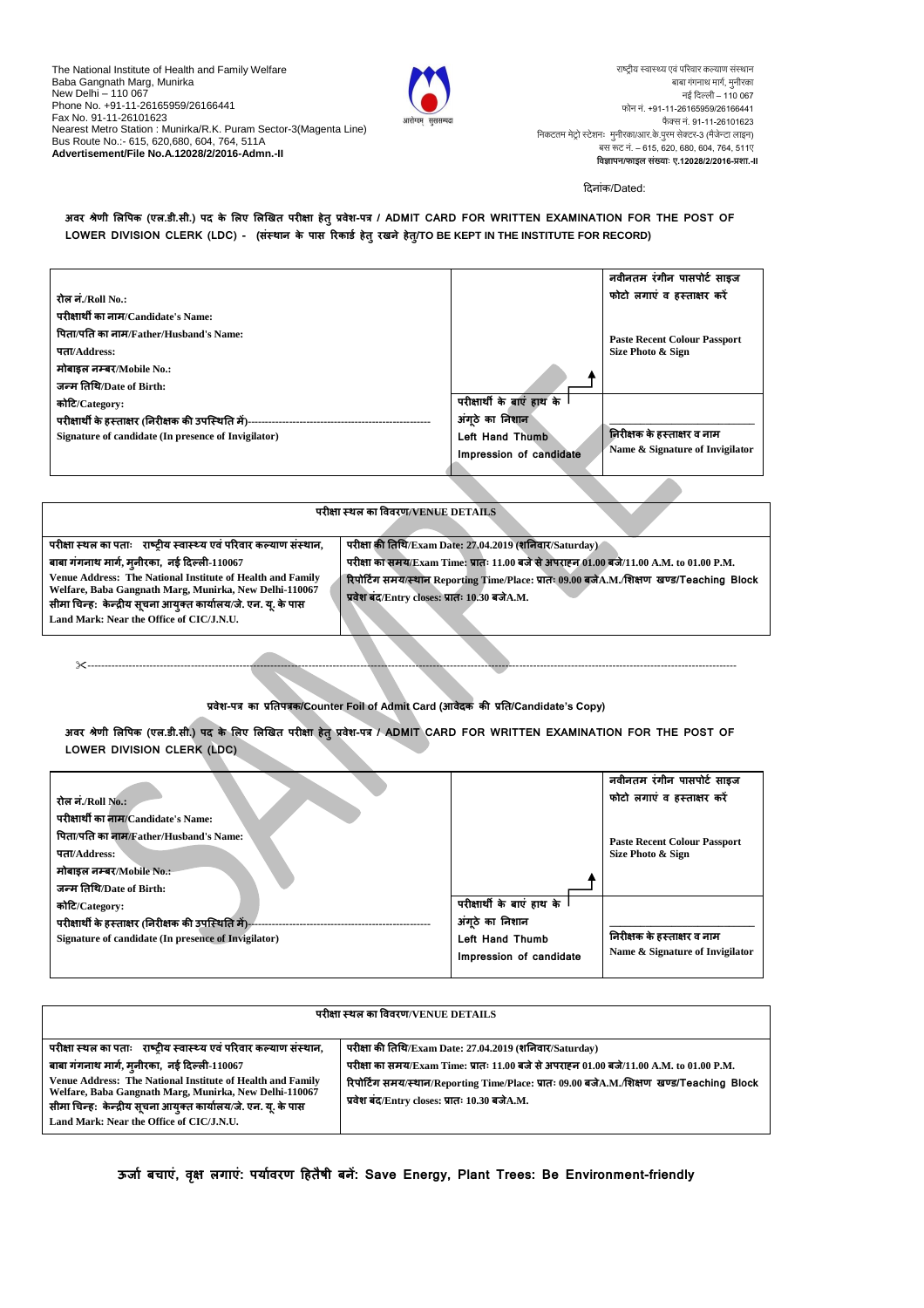### **िरीऺाथथडयों हेतुमहत्विणू ड अनदुेश संऱग्न हैं IMPORTANT INSTRUCTIONS FOR CANDIDATES ARE ENCLOSED**

#### **िरीऺाथथडयों हेतुमहत्विणू डअनदुेश/ IMPORTANT INSTRUCTIONS TO THE CANDIDATES**

- 1. Candidate is to appear in the written examination at the above mentioned date/time/venue at his/her own cost.
- 2. The NIHFW shall not be responsible for any postal delay or non-delivery of this Admit Card on account of Postal Department.
- 3. The center, date and time of the examination shall not be changed and no request will be entertained under any circumstances.
- 4. Admission to the examination center will be on production of this Admit Card only along with valid **original** Photo ID Proof.
- 5. Please carry your two recent colour passport size photographs along with one photo identity proof **(in original)** which contains photo and signature (Driving License/Voter ID/Aadhaar Card/Pan Card etc.) for verification purpose.
- 6. Candidates must ensure that they reach the examination center as per the reporting time specified in the Admit Card for identity verification. **Late comers will not be permitted to appear in the written examination.**
- 7. Candidates will be permitted to appear for the examination **ONLY** after their credentials are verified by examination center officials on duty.
- 8. Candidates will be permitted to occupy their allotted seats 30 minutes before the scheduled start of the examination. Candidates can start reading the necessary instructions 10 minutes before start of the examination. No candidate will be allowed to leave the examination hall till the end of examination.
- 9. This Admit Card should be brought to the examination center and handed over to the Invigilator. Please ensure that your Admit Card is signed by the Invigilator in he the box provided in Admit Card. Please keep a photocopy of this Admit Card for your record. A counterfoil will also be provided to you during the on examination time.
- 10. Candidates should carry their own **blue/black ball point pen.** Candidates will not be allowed to share or borrow stationery items from other candidates.
- 11. The paper for rough work will be provided along with the Question Paper in the examination hall.
- 12. All other items or electronic devices/gadgets such as Calculators, Electronic Diary, Cell Phone, Blue Tooth, Writing Pads, Pencil Boxes, Beepers, Cameras and Electronic Watches, etc. will not be allowed into the examination hall. Candidates will have to leave the same at their own risk outside the examination hall. If any candidate is found in possession of such unauthorized material during the examination or indulging in copying or adopting unfair means, his/her candidature will be summarily disqualified.
- 13. The mere fact that a certificate of admission to the written examination has been issued to a candidate will not imply that his/her candidature has been finally cleared. The Candidature of the Candidate to the written examination is provisional and mere appearance in the written examination does not entitle him/her to any claim for the post. Candidate should satisfy himself/hersel eligibility criteria should appear in the written examination. If at any stage, it is found that the candidate is not eligible for the post, his/her candidature will be summarily rejected. Failing to comply with one or all of the criteria fixed by the Institute for the candidature of candidate, will result in cancellation of candidature. No correspondence will be entertained with such can
- 14. **Canvassing in any form will result in disqualification of candidature.**

#### **SCHEME OF EXAMINATION**

- 1. There will be two papers in the written examination (Objective Type and Descriptive Type). The written examination shall be conducted in one day. First paper shall be objective type multiple choice (MCQ) with one correc
- 2. The composition of question paper of the objective (MCQ) type paper will be as per following: a) Subjects – General Intelligence, English Language, Quantitative Aptitude and General Awareness. **(200 marks)** b) Each subject will have 25 questions and each question carries 2 marks.
- 3. Please remember that there shall be negative marking of 0.50 marks for each wrong answer in the objective type (MCQ) paper.
- 4. The second paper will be descriptive type, having following two parts:- **(50 marks)**
- a) Essay writing 25 marks b) Letter writing- 25 marks
- 5. The descriptive type question paper shall be conducted immediately after the objective (MCQ) type paper. The questions will be Bi-Lingual (Hindi & English) and the candidates will be given choice to write answers in eit
- 6. The syllabus of the written examination will be of the Higher Secondary standard of CBSE Board.
- 7. The minimum qualifying marks for UR and ST candidates **(No post is reserved for ST in the current exercise)** will be 50% of the maximum marks in each paper. In case of SC/OBC candidates, the minimum qualifying marks will be 45% of maximum marks in each paper.